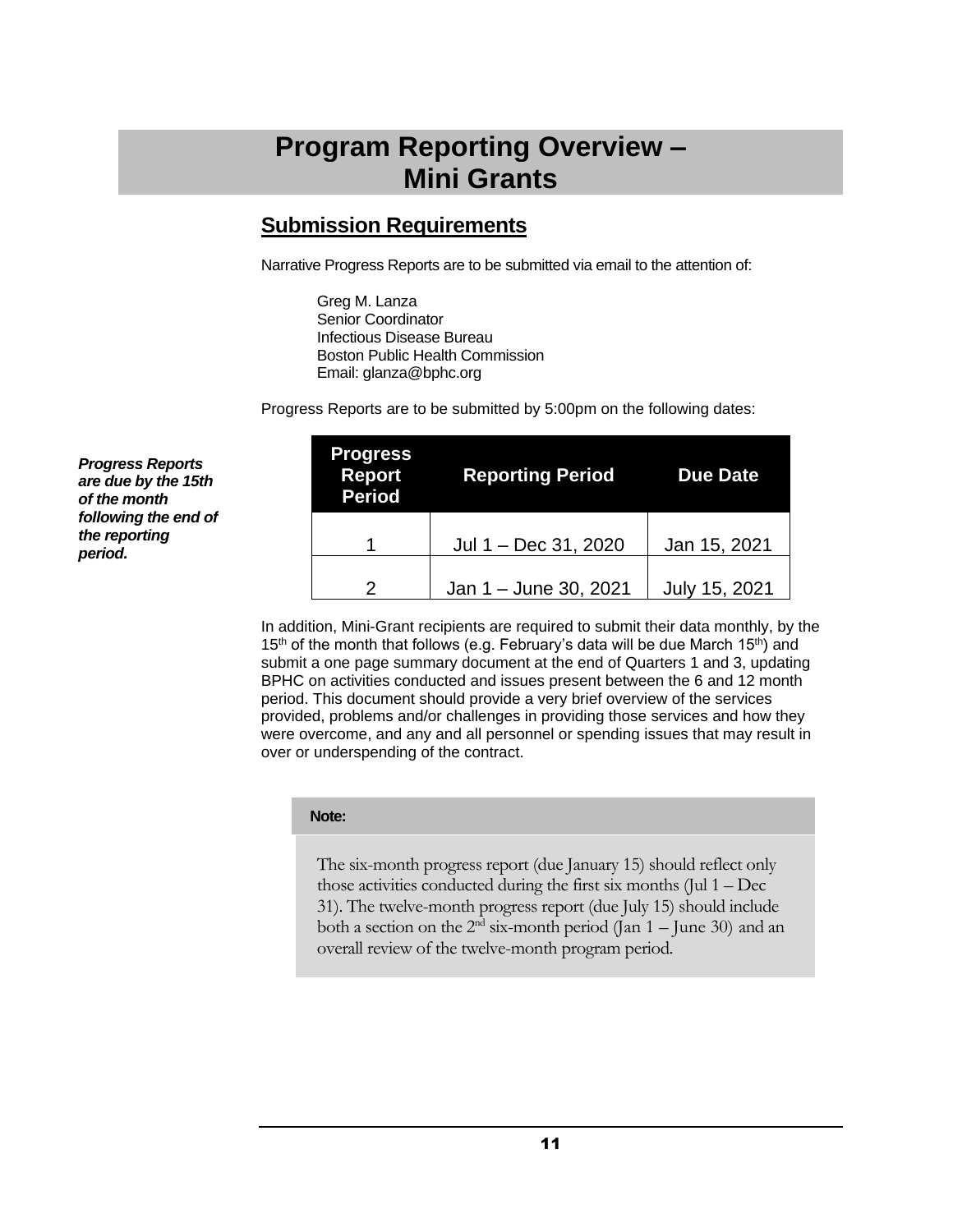## **Play Safe Always Quarter Summary Report First Quarter: July 1, 2020 - September 30, 2021 Community Based Prevention Funding**

In the past three months, our CBP funded staff have provided 15 Individual Level Interventions, 3 Group Level Interventions, 8 knowledge assessments, 2 Community Events (one – time workshops) and 10 Mobile Encounters. We have distributed approximately 5,000 condoms and lube packets, 360 bleach kits, and 4,000 health educational materials, some of which have been translated into Spanish. We provided services in English, Spanish, Vietnamese, and Creole within the first quarter. We have made 69 and confirmed 49 referrals for various services. The program is fully staffed and is reaching the contracted number of clients. The majority of clients live within a close proximity of the Center. Approximately half have previously been receiving services at our drop-in center, with the other half new to the program this quarter.

#### **Community Events**:

8/15/2020: "What Your Children Need to Know About HIV"

- Conducted at Community Center A
- 27 people attended this forum aimed at educating parents on risk factors

8/25/2020: "Staying Negative: Avoiding Infection"

- Co- sponsored by the Gay Alliance at the Connection.
- Peer leadership program for teens ages 14 18
- 24 people attended

During the first quarter, the agency recruited 10 MSMOC for the first cycle of 3MV. The sessions occurred on Thursdays, from 5 – 7:00pm at the Center's Drop-In space. The cycle began on 8/11/2020 and concluded on 9/22/2020. Of the 10 recruited, 8 successfully completed the cycle and attended all 3 sessions. Post-test findings indicated an increase in knowledge from session to session and an overall increase in knowledge from the start to completion of the cycle. Recruitment is underway for the next cycle of 3MV which will start in November.

During the first quarter, the agency provided 15 ILI sessions with 5 unduplicated clients. Each of the clients has completed a comprehensive risk assessment and has developed an Individual Service Plan, complete with risk reduction goals and timelines for completion. A summary of the client risk factors is included for your review.

During the first quarter, the agency conducted 10 Mobile Encounters reaching 200 members of the target population. Mobile Encounters occur three nights a week. The schedule was emailed to the BPHC coordinator.

Melissa Miller has left us to take a position with the World Health Organization. We welcome Darren Johnson as her replacement. A budget revision is coming; enclosed please find Darren's resume and appointment letter. Cora Black continues her position as Program Assistant and has attended in-service trainings on "STDs and HIV," "The Connection between HIV and Domestic Violence," and "Understanding Cultural Differences."

The staff turnover described in the Personnel Status section provided some challenges to overcome; thankfully the position wasn't vacant for too long. We are now working to get Darren fully trained in the intervention as well as oriented to the contract. Also, due to renovations at Club Nirvana, we missed two weeks of Mobile Encounter sessions on Fridays. Now that renovations are complete, we will complete a full schedule.

#### **Counseling/Testing/Screening**

|                             |     | <b>Hep B</b> | <b>Hep C</b> | Chlamydia | Gonorrhea | <b>Syphilis</b> |
|-----------------------------|-----|--------------|--------------|-----------|-----------|-----------------|
| Total # of tests/screenings | 200 | 100          | 105          | 150       | 70        | 15              |
| Total # of positive results |     |              |              |           |           |                 |
| % Positive                  | 1%  | 0%           | 1%           | 3%        | 1%        | 0%              |